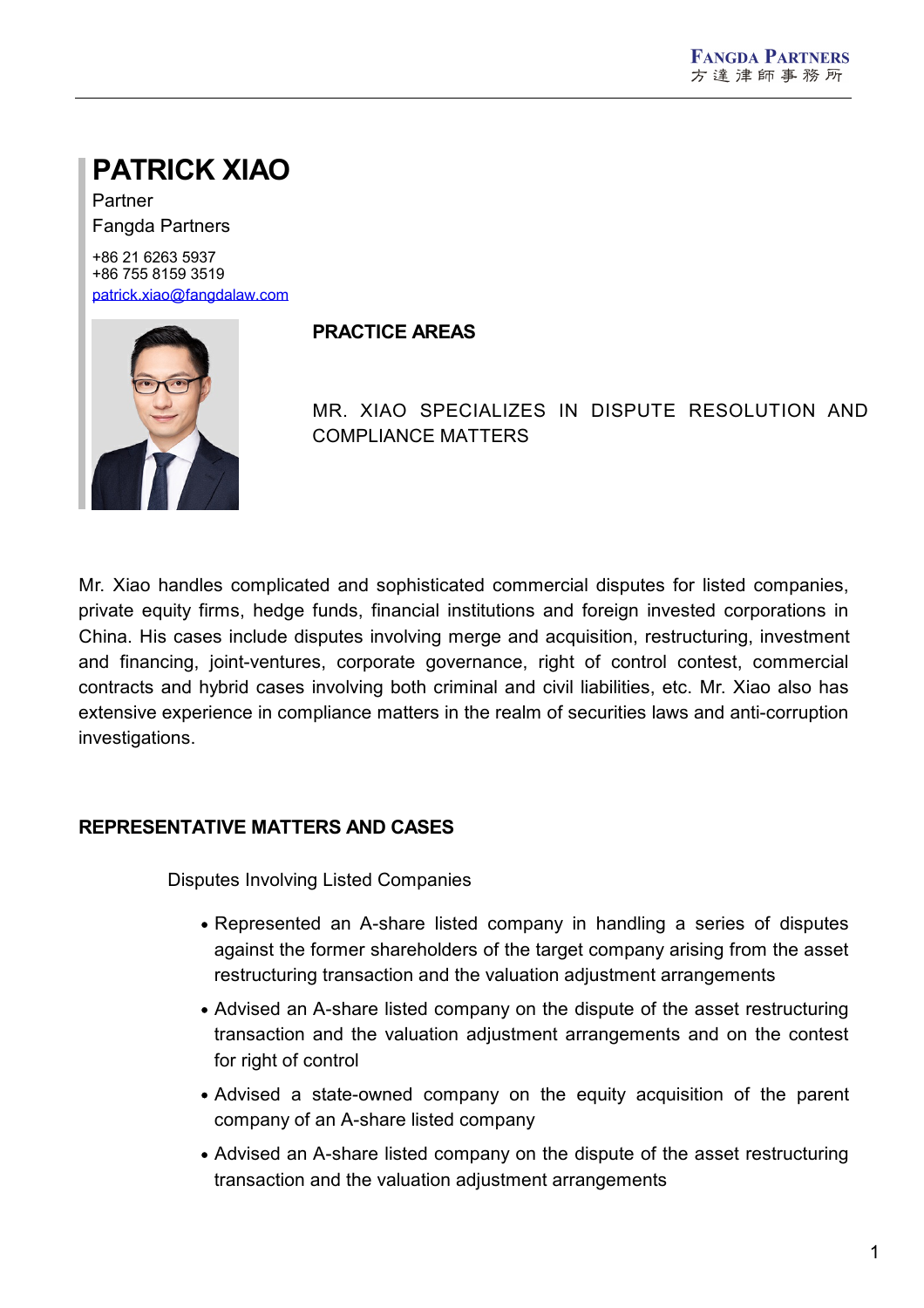Represented a private equity firm in taking legal actions against an A-share listed company for its unilateral termination of the asset restructuring plan

Investment and Financing/Joint-venture/Contest for Control Right

- Represented a renowned medical device company in handling a series of disputes against its Chinese business partner arising from the transaction of capital increase and equity transfer (the total value in controversy exceeds RMB 2.1 billion)
- Advised an affiliated company of financial group on the joint venture dispute (the total value in controversy exceeds RMB 150 million)
- Represented a well-known fashion brand in handling the joint venture dispute against its business partner
- Represented a family trust fund in handling the contest for right of control of the five subsidiaries in China
- Represented a large corporation group in handling the dispute in China as a part of the cross-border dispute of an equity acquisition deal

Other Types of Commercial Disputes

- Represented the multi-national automobile, fast-moving consumer goods and healthcare companies in filing lawsuits or arbitrations for termination of distribution contracts
- Represented the leading retail companies in filing lawsuits against the landlords for the lease termination disputes
- Represented the trading companies in the international sales disputes of industrial machinery and commodities
- Defended the start-ups in the high-tech industry in handling disputes involving stock incentive plans
- Defended a renowned automobile seat company in dealing with the dispute of the logistic service contract

Securities Law and Government Enforcement

- Defended an investment institution in the administrative investigation of the CSRC for the market manipulation charge
- Advised a private equity firm on the trade restriction order placed by the exchanges and the later CSRC's investigation

Anti-corruption Investigation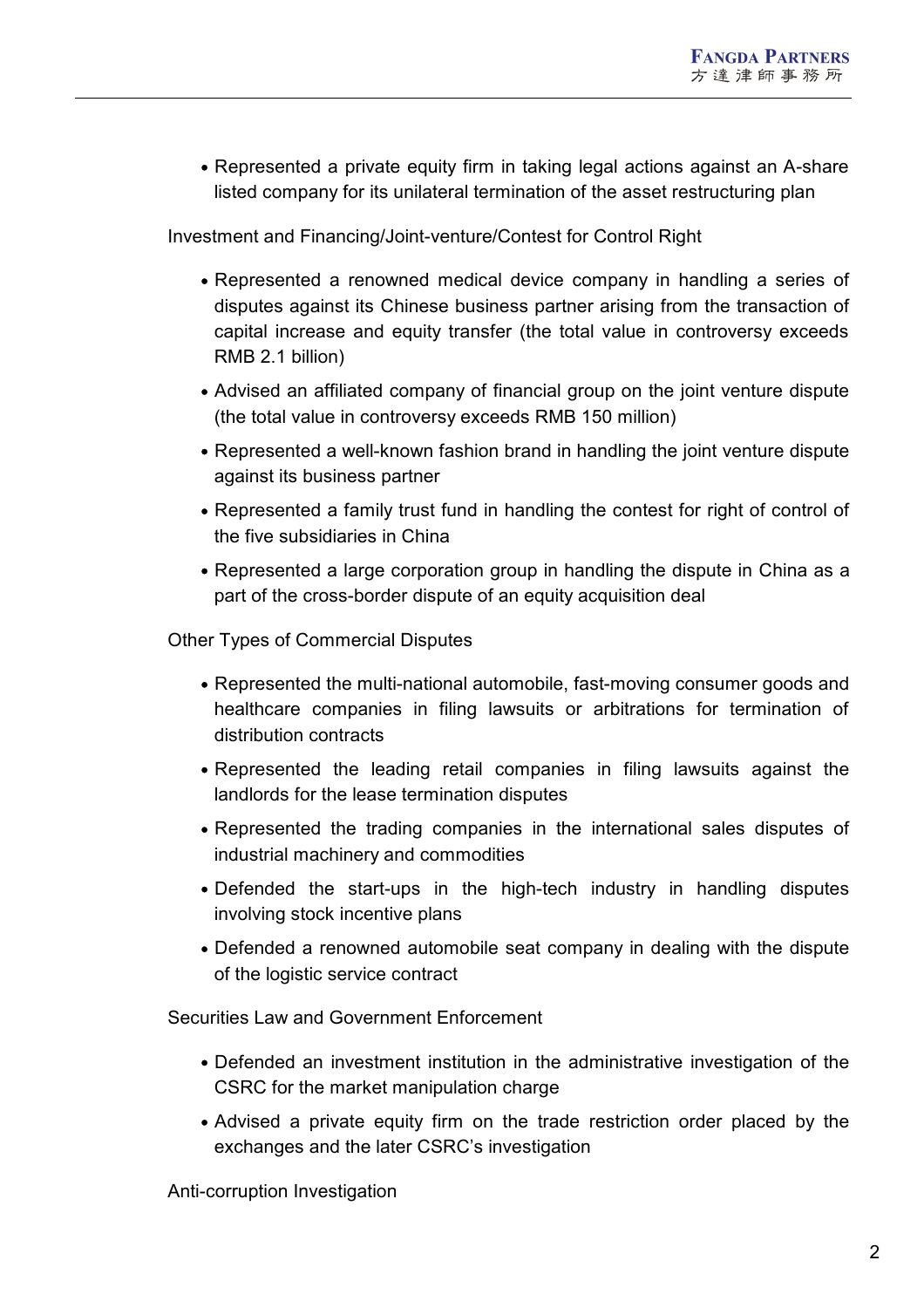- Assisting international pharmaceutical companies in conducting internal investigation, preparing investigation report and providing legal advice
- Representing an American company's subsidiary in China in handling the collusion and corruption case involving finance department and the IT department, filing the criminal case to the police and dealing with the labor and commercial lawsuits
- Representing a European company's subsidiary in China in handling the corruption case involving sales persons and providing legal advice
- Representing a Japanese company's subsidiary in China in handling the corruption case involving sales persons and providing legal advice
- Assisted the multi-national companies in conducting internal compliance investigation (including the industry of retailing, motor films, construction films, machinery and motor sales) and represented the clients in filing civil lawsuits and/or criminal cases

#### **OTHER INFORMATION**

#### **Education**

- Shanghai University of Finance and Economics, School of Law, LL.B.
- Shanghai University of Finance and Economics, School of Law, J.M.
- University of Virginia, School of Law, LL.M.

#### **Professional Qualification**

- Admitted to practice in the People's Republic of China
- Admitted to practice in the New York State, the United of States

#### **Publications**

- Valuation Adjustment Mechanism in Asset Restructuring involving Listed Companies I – how to defend and attack in a corporate governance dispute?
- Valuation Adjustment Mechanism in Asset Restructuring involving Listed Companies II – how to diagnose a dispute early and involve lawyers timely?
- Valuation Adjustment Mechanism in Asset Restructuring involving Listed Companies III– how to read a risk arising from stock pledge
- Valuation Adjustment Mechanism in Asset Restructuring involving Listed Companies IV– the prevailing solutions

#### **Professional Affiliations**